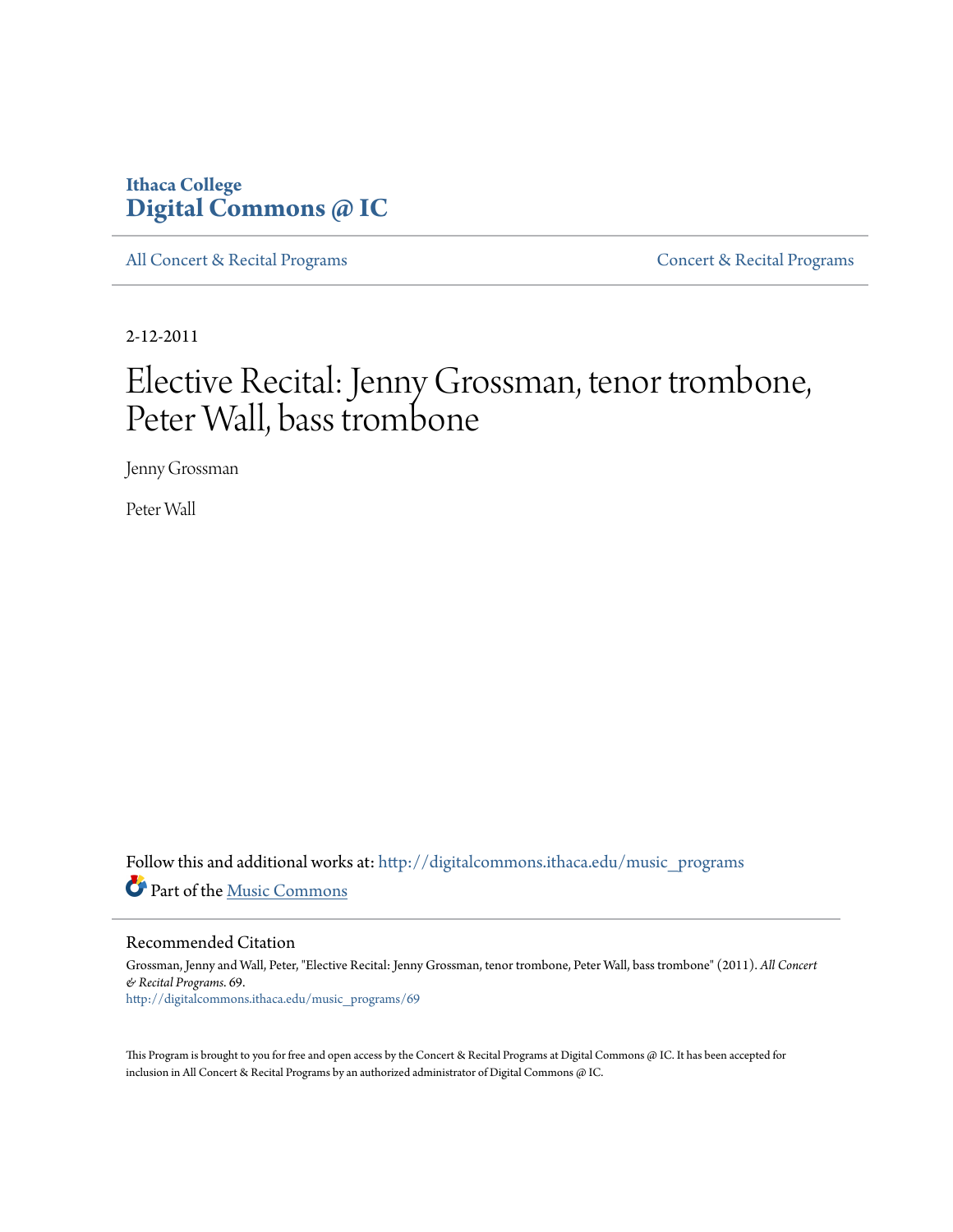## **Sophomore Joint Recital: Jenny Grossman, tenor trombone and Peter Wall, bass trombone**

**TATES JUVALAN** CRITER FOR MUSIC

**Michael Lewis, piano Alexis Carr Eddie Steenstra Matt Confer Riley Goodemote Nicole Sisson, tenor trombone Elizabeth Waltman, bass trombone**

**Nabenhauer Recital Room Saturday, February 12, 2011 4:00 p.m.**

# ITHACA **SCHOOL OF MUSIC**